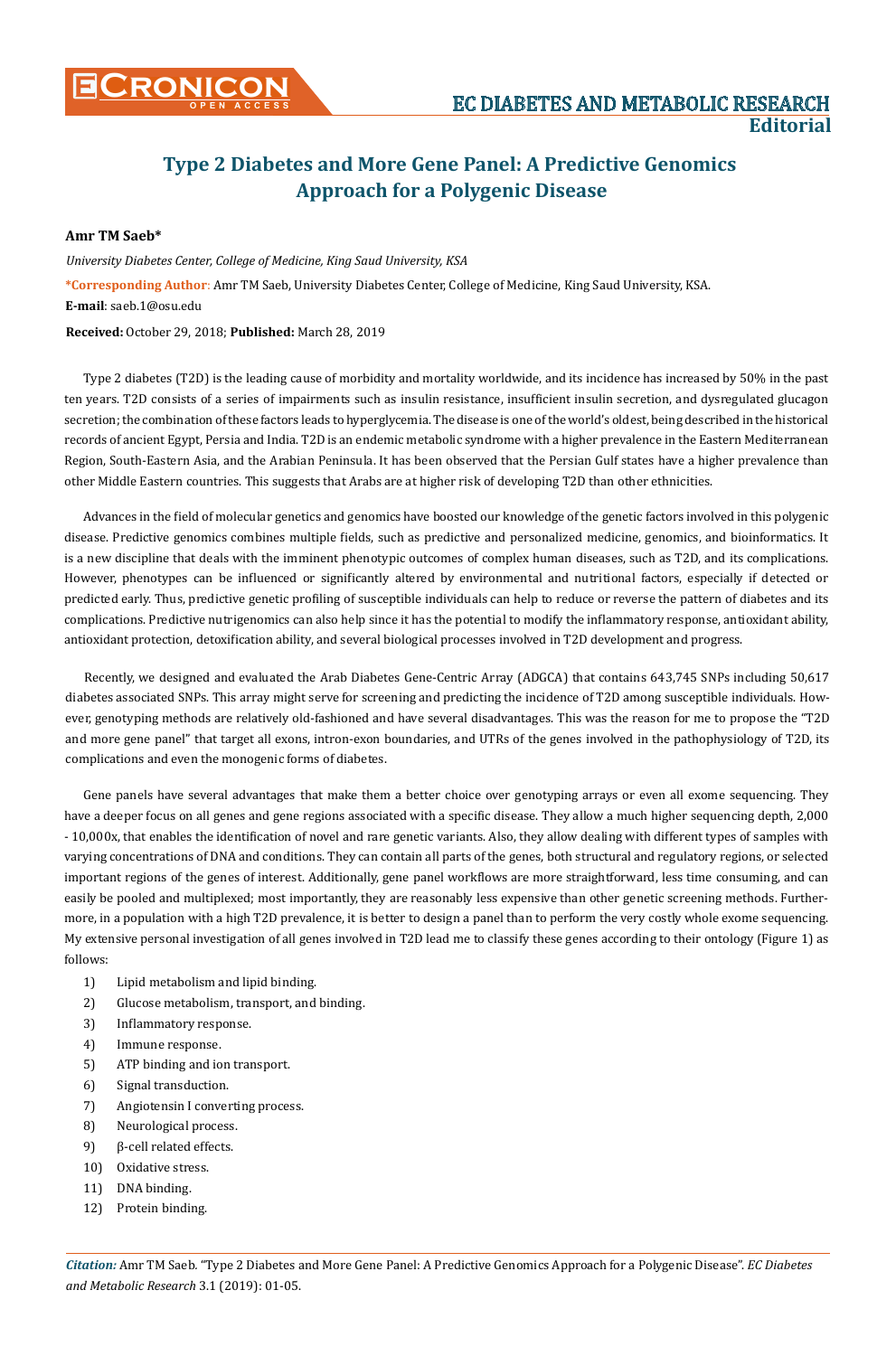- 13) Hormone-mediated processes.
- 14) Protein (amino acid) metabolism.
- 15) Insulin-like growth factor.
- 16) Transcription regulation process.
- 17) Insulin transcription, secretion, and binding.
- 18) General metabolism.
- 19) Others.



**Figure 1:** *Fishbone diagram showing some of the genes associated with T2D, classified according to their ontology.*

My suggested panel consists of 148 target genes with 4220 amplicons and target amplification size of 1.1 Mb (Table 1 and [Supplemen](https://www.ecronicon.com/ecdmr/Sup%20Table%201.xlsx)[tary Table](https://www.ecronicon.com/ecdmr/Sup%20Table%201.xlsx) 1). The data show that the target size is relatively high, this can be justified because T2D is a polygenic disease. The suggested gene panel will aid identifying T2D biologically relevant genetic variants, visualizing the impact of identified variants on the disease, and detecting both known and novel gene mutations (SNPs, indels, and CNVs).

| <b>Name</b>        | <b>Chromosome</b> | <b>Number of Amplicons</b> | <b>Overall Coverage</b> | <b>Exon number</b> |
|--------------------|-------------------|----------------------------|-------------------------|--------------------|
| PTGS2              | chr1              | 31                         | $\mathbf{1}$            | 10                 |
| <b>TXNIP</b>       | chr1              | 16                         | $\mathbf{1}$            | 8                  |
| <b>SELE</b>        | chr1              | 32                         | 1                       | 14                 |
| <b>CRP</b>         | chr1              | 10                         | $\mathbf{1}$            | $\overline{2}$     |
| IL10               | chr1              | 11                         | 0.857                   | 5                  |
| <b>PTPRC</b>       | chr1              | 71                         | 0.968                   | 35                 |
| LEPR               | chr1              | 59                         | 0.997                   | 24                 |
| <b>MTHFR</b>       | chr1              | 48                         | 0.985                   | 12                 |
| PBX1               | chr1              | 37                         | 0.966                   | 10                 |
| PROX1              | chr1              | 38                         | 0.952                   | 6                  |
| NOTCH <sub>2</sub> | chr1              | 84                         | $\mathbf{1}$            | 35                 |
| CAMTA1             | chr1              | 70                         | 1                       | 26                 |
| PDE4B              | chr1              | 40                         | 0.992                   | 20                 |
| CXCL12             | chr10             | 29                         | $\mathbf{1}$            | 9                  |
| TCF7L2             | chr10             | 39                         | $\mathbf{1}$            | 20                 |
| GAD <sub>2</sub>   | chr10             | 33                         | 0.997                   | 18                 |

*Table 1: Genetic description of "T2D and more" gene panel.*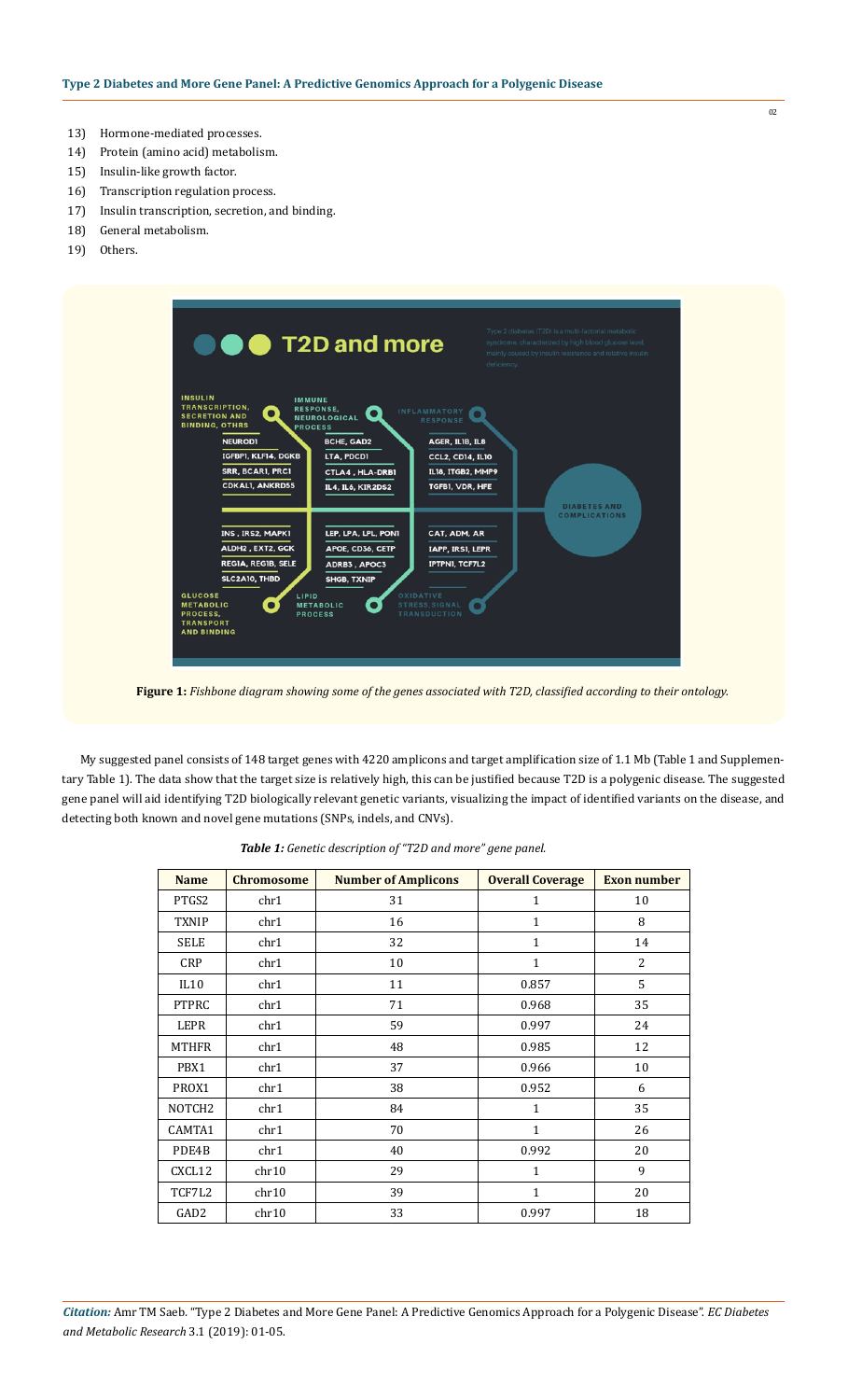| <b>HHEX</b>       | chr10 | 12             | 0.936        | $\overline{4}$ |
|-------------------|-------|----------------|--------------|----------------|
| ZMIZ1             | chr10 | 63             | 0.949        | 25             |
| VPS26A            | chr10 | 22             | 0.988        | 9              |
| CDC123            | chr10 | 22             | $\mathbf 1$  | 13             |
| CAMK1D            | chr10 | 26             | 0.976        | 12             |
| NEUROG3           | chr10 | $\overline{7}$ | 0.987        | 2              |
| APOC3             | chr11 | 6              | $\mathbf{1}$ | $\overline{4}$ |
| EXT2              | chr11 | 36             | 0.998        | 17             |
| <b>INS</b>        | chr11 | 5              | 0.726        | 5              |
| $_{\rm IL18}$     | chr11 | 13             | 0.842        | 6              |
| ABCC8             | chr11 | 65             | 0.961        | 40             |
| KCNJ11            | chr11 | 16             | 0.907        | 3              |
| KCNQ1             | chr11 | 38             | 0.969        | 17             |
| ADM               | chr11 | 13             | $\mathbf{1}$ | 4              |
| CAT               | chr11 | 26             | $\mathbf{1}$ | 13             |
| MTNR1B            | chr11 | 11             | 0.99         | $\overline{c}$ |
| ARAP1             | chr11 | 65             | 0.973        | 36             |
| CYP27B1           | chr12 | 17             | 0.995        | 9              |
| ALDH <sub>2</sub> | chr12 | 27             | $\mathbf{1}$ | 13             |
| <b>VDR</b>        | chr12 | 35             | 0.998        | 12             |
| IAPP              | chr12 | 12             | 0.984        | 3              |
|                   |       |                |              |                |
| TSPAN8            | chr12 | 13             | $\mathbf{1}$ | 9              |
| LGR5              | chr12 | 37             | 0.996        | 18             |
| HMGA2             | chr12 | 25             | 0.998        | 6              |
| CCND <sub>2</sub> | chr12 | 30             | $\mathbf{1}$ | 5              |
| HIGD1C            | chr12 | $\overline{4}$ | $\mathbf{1}$ | 3              |
| IRS2              | chr13 | 27             | 0.86         | 2              |
| SPRY2             | chr13 | 11             | $\mathbf{1}$ | 2              |
| KCTD12            | chr13 | 26             | 0.998        | $\mathbf{1}$   |
| PRC1              | chr15 | 30             | 0.998        | 16             |
| AP3S2             | chr15 | 31             | 0.99         | 8              |
| ZFAND6            | chr15 | 23             | 0.903        | 15             |
| HMG20A            | chr15 | 29             | 0.998        | 11             |
| C2CD4A            | chr15 | 14             | 0.802        | 2              |
| CCDC33            | chr15 | 42             | 0.978        | 24             |
| <b>CETP</b>       | chr16 | 25             | 0.984        | 16             |
| <b>FTO</b>        | chr16 | 28             | 0.996        | 9              |
| <b>PRKCB</b>      | chr16 | 50             | 0.958        | 18             |
| BCAR1             | chr16 | 43             | 0.985        | 17             |
| SLC12A3           | chr16 | 55             | 0.978        | 28             |
| MIR6863           | chr16 | 2              | $\mathbf{1}$ | $\mathbf{1}$   |
| ABP               | chr17 | 17             | 0.966        | 15             |
| CCL <sub>2</sub>  | chr17 | 7              | $\mathbf{1}$ | 3              |
| CCL5              | chr17 | 6              | 0.748        | 4              |
| ACE               | chr17 | 52             | 0.991        | 26             |
| HNF1B             | chr17 | 22             | 0.996        | 10             |
| SRR               | chr17 | 19             | 0.999        | 8              |
| RAI1              | chr17 | 41             | 0.905        | 6              |
|                   |       |                |              |                |

*Citation:* Amr TM Saeb*.* "Type 2 Diabetes and More Gene Panel: A Predictive Genomics Approach for a Polygenic Disease". *EC Diabetes and Metabolic Research* 3.1 (2019): 01-05.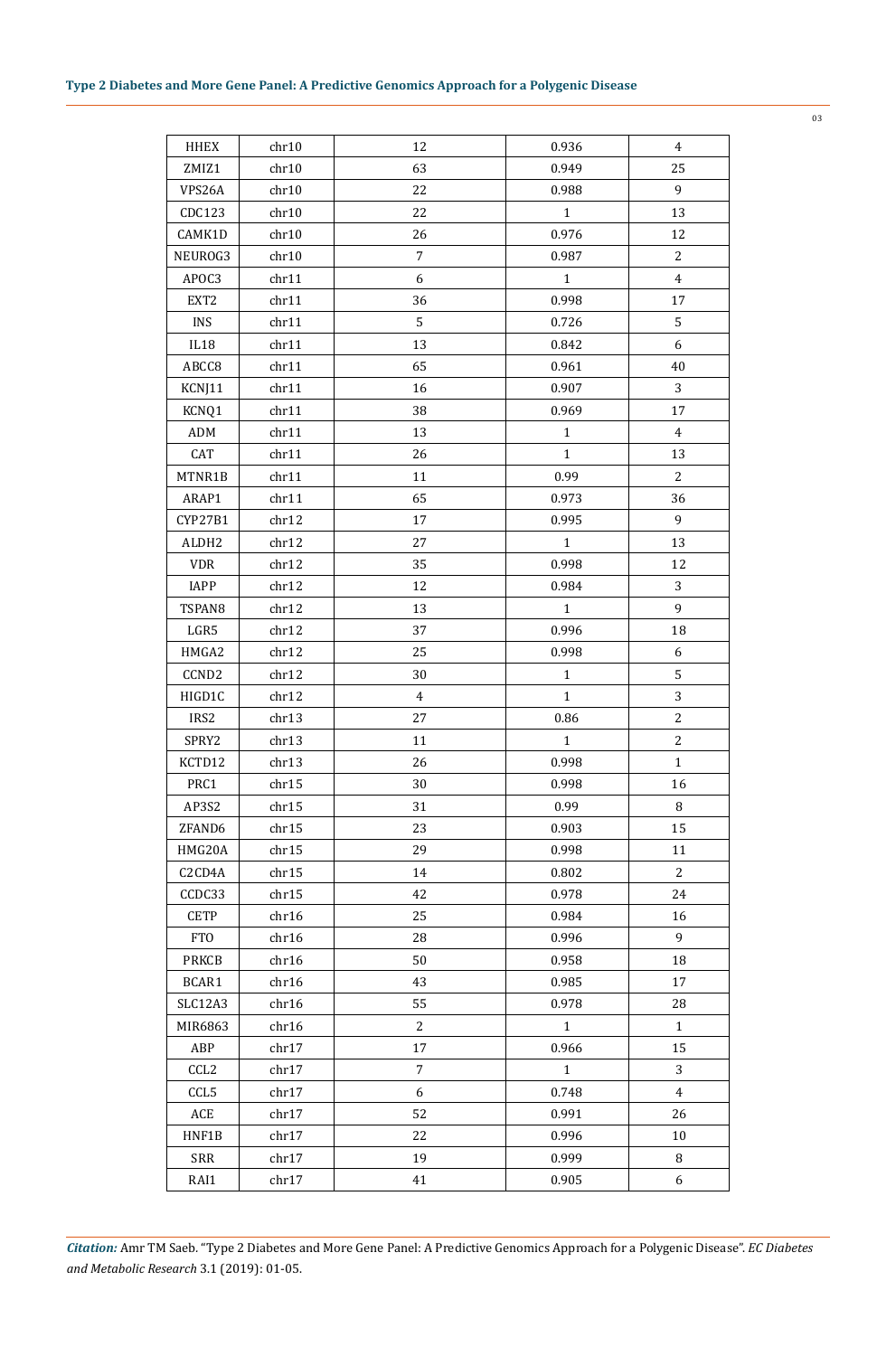| SREBF1      | chr17            | 42             | 0.979        | 20             |
|-------------|------------------|----------------|--------------|----------------|
| MC4R        | chr18            | 6              | $\mathbf{1}$ | $\mathbf{1}$   |
| APOE        | chr19            | 11             | 0.997        | 4              |
| TGFB1       | chr19            | 18             | 0.898        | $\overline{7}$ |
| CD158B2     | chr19            | 16             | 1            | 8              |
| AKT2        | chr19            | 42             | 0.972        | 15             |
| GIPR        | chr19            | 24             | 0.986        | 14             |
| IL1RN       | chr2             | 17             | $\mathbf{1}$ | 8              |
| REG1A       | chr2             | 11             | $\mathbf{1}$ | 6              |
| REG1B       | chr2             | 10             | $\mathbf{1}$ | 6              |
| IL1B        | chr2             | 14             | $\mathbf{1}$ | 7              |
| CTLA4       | chr2             | 11             | $\mathbf{1}$ | $\overline{4}$ |
| PDCD1       | chr2             | 17             | 0.99         | 5              |
| IRS1        | chr2             | 36             | 0.984        | $\overline{c}$ |
| CAPN10      | chr2             | 28             | 0.943        | 12             |
| NEUROD1     | chr2             | 14             | $\mathbf{1}$ | $\overline{c}$ |
| GRB14       | chr2             | 23             | 0.889        | 14             |
| RBMS1       | chr2             | 32             | $\mathbf{1}$ | 15             |
| BCL11A      | chr2             | 35             | $\mathbf{1}$ | 7              |
| THADA       | chr2             | 75             | 0.99         | 42             |
| GCKR        | chr2             | 27             | 0.99         | 19             |
| CXCR4       | chr2             | 10             | $\mathbf{1}$ | 3              |
| HNF4A       | chr20            | 37             | 0.998        | 15             |
| SLC2A10     | chr20            | 23             | 0.977        | 5              |
| THBD        | chr20            | 17             | 1            | 1              |
| MMP9        | chr20            | 22             | 0.968        | 13             |
| PTPN1       | chr20            | 26             | $\mathbf{1}$ | 10             |
| TRIB3       | chr20            | 15             | 0.953        | $\overline{4}$ |
| ITGB2       | chr21            | 35             | 0.993        | 17             |
| MAPK1       | chr22            | 33             | 0.996        | $10\,$         |
| SREBF2      | chr22            | 49             | 0.987        | 22             |
| PPARG       | chr3             | 20             | 0.975        | 10             |
| <b>BCHE</b> | chr3             | 14             | $\mathbf{1}$ | 4              |
| GHRL        | chr3             | 12             | $\mathbf{1}$ | 11             |
| IGF2BP2     | chr3             | 36             | 0.972        | 16             |
| ADCY5       | chr3             | 56             | 0.995        | 22             |
| ADAMTS9     | chr3             | 73             | 0.993        | 40             |
| UBE2E2      | chr3             | 15             | $\mathbf{1}$ | 6              |
| IL8         | chr4             | 13             | $\mathbf{1}$ | 4              |
| WFS1        | chr4             | 27             | 0.971        | 9              |
| MAEA        | chr4             | 23             | $\mathbf{1}$ | 9              |
| CD14        | chr5             | 11             | 0.987        | 6              |
| IL13        | chr5             | 10             | $\mathbf{1}$ | 4              |
| IL4         | chr5             | $\overline{7}$ | $\mathbf{1}$ | $\overline{4}$ |
| AHH         | chr5             | 37             | 0.989        | 12             |
| ANKRD55     | chr5             | 23             | 0.999        | 12             |
| LPA         | chr <sub>6</sub> | 56             | 0.672        | 40             |
| TNF         | chr <sub>6</sub> | 12             | $\mathbf 1$  | $\overline{4}$ |